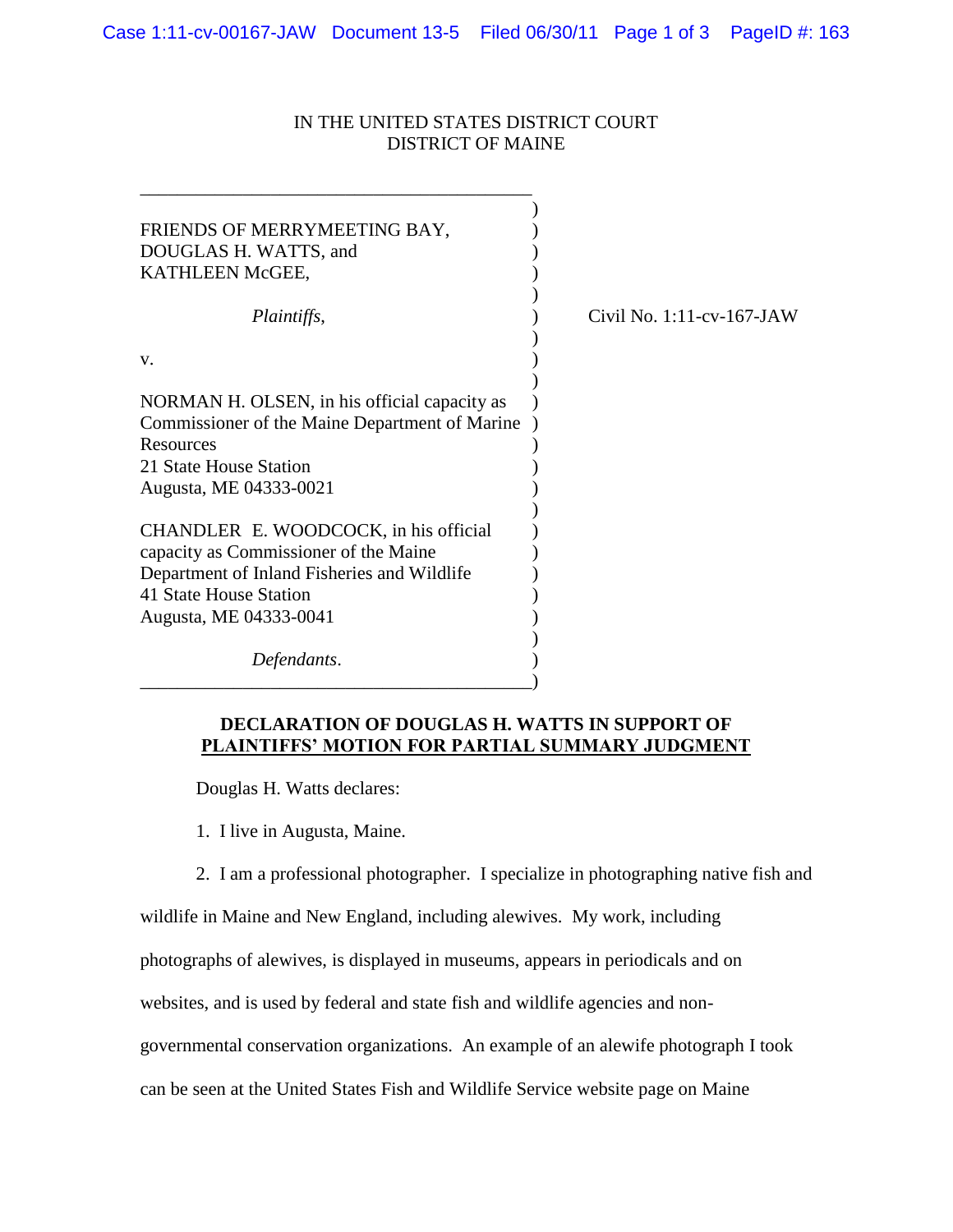alewives, at http://www.fws.gov/GOMCP/pdfs/alewife%20fact%20sheet.pdf. I use special equipment to photograph and video fish, including alewives, underwater.

3. I want to photograph alewives in the St. Croix watershed above Grand Falls dam, but cannot because their access to the watershed is blocked at the dam. If the law directing the Commissioners of the Departments of Marine Resources and Inland Fisheries and Wildlife to block the passage of alewives past Grand Falls dam were invalidated and alewives were allowed to migrate past Grand Falls dam, I would photograph alewives in the St. Croix watershed upstream of the dam.

4. I am also an outdoors writer and have written about alewives for the popular press. In addition, I have authored a research paper using previously unknown historic documents related to alewives on the Saint Croix River, Historic Documents Related to the Anadromous Fisheries of the St. Croix River, Maine and Canada (Maine Rivers 2005), which has been incorporated into a larger work, A Documentary History of the Alewife in Maine and New England (Watts 2011, in press).

5. I have fished for native lake-dwelling Atlantic salmon and other fish species in the Saint Croix River watershed above Grand Falls dam, at Grand Lake Stream below the outlet of West Grand Lake. However, I now consider that area to be in a sadly unnatural state due to the eradication of alewives, and I am not interested in fishing there. I would return to fish in the St. Croix river watershed above Grand Falls dam if the law blocking alewife passage were invalidated and alewives were allowed to migrate past Grand Falls dam.

6. In July 2010 I informed the U.S. EPA Region 1 Administrator Curt Spalding that Maine had never submitted the Alewife Law to U.S. EPA for approval as required by